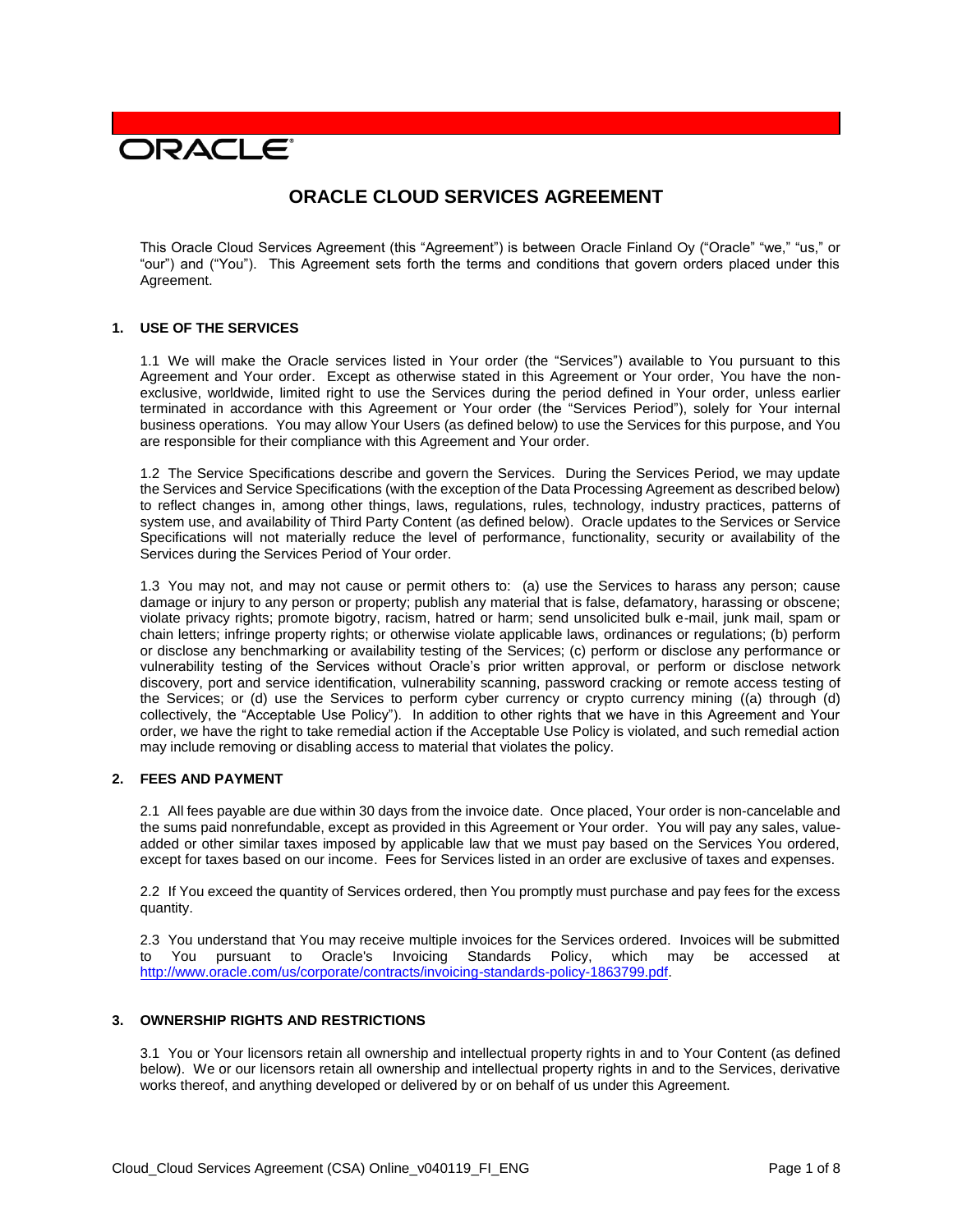3.2 You may have access to Third Party Content through use of the Services. Unless otherwise stated in Your order, all ownership and intellectual property rights in and to Third Party Content and the use of such content is governed by separate third party terms between You and the third party.

3.3 You grant us the right to host, use, process, display and transmit Your Content to provide the Services pursuant to and in accordance with this Agreement and Your order. You have sole responsibility for the accuracy, quality, integrity, legality, reliability, and appropriateness of Your Content, and for obtaining all rights related to Your Content required by Oracle to perform the Services.

3.4 You may not, and may not cause or permit others to: (a) modify, make derivative works of, disassemble, decompile, reverse engineer, reproduce, republish, download, or copy any part of the Services (including data structures or similar materials produced by programs); (b) access or use the Services to build or support, directly or indirectly, products or services competitive to Oracle; or (c) license, sell, transfer, assign, distribute, outsource, permit timesharing or service bureau use of, commercially exploit, or make available the Services to any third party except as permitted by this Agreement or Your order.

# **4. NONDISCLOSURE**

4.1 By virtue of this Agreement, the parties may disclose to each other information that is confidential ("Confidential Information"). Confidential Information shall be limited to the terms and pricing under this Agreement and Your order, Your Content residing in the Services, and all information clearly identified as confidential at the time of disclosure.

4.2 A party's Confidential Information shall not include information that: (a) is or becomes a part of the public domain through no act or omission of the other party; (b) was in the other party's lawful possession prior to the disclosure and had not been obtained by the other party either directly or indirectly from the disclosing party; (c) is lawfully disclosed to the other party by a third party without restriction on the disclosure; or (d) is independently developed by the other party.

4.3 Each party agrees not to disclose the other party's Confidential Information to any third party other than as set forth in the following sentence for a period of five years from the date of the disclosing party's disclosure of the Confidential Information to the receiving party; however, we will protect the confidentiality of Your Content residing in the Services for as long as such information resides in the Services. Each party may disclose Confidential Information only to those employees, agents or subcontractors who are required to protect it against unauthorized disclosure in a manner no less protective than required under this Agreement, and each party may disclose the other party's Confidential Information in any legal proceeding or to a governmental entity as required by law. We will protect the confidentiality of Your Content residing in the Services in accordance with the Oracle security practices defined as part of the Service Specifications applicable to Your order.

# **5. PROTECTION OF YOUR CONTENT**

5.1 In order to protect Your Content provided to Oracle as part of the provision of the Services, Oracle will comply with the applicable administrative, physical, technical and other safeguards, and other applicable aspects of system and content management, available at [http://www.oracle.com/us/corporate/contracts/cloud-services/index.html.](http://www.oracle.com/us/corporate/contracts/cloud-services/index.html)

5.2 To the extent Your Content includes Personal Data (as that term is defined in the applicable data privacy policies and the Data Processing Agreement (as that term is defined below)), Oracle will furthermore comply with the following:

- a. the relevant Oracle privacy policies applicable to the Services, available at [http://www.oracle.com/us/legal/privacy/overview/index.html;](http://www.oracle.com/us/legal/privacy/overview/index.html) and
- b. the applicable version of the Data Processing Agreement for Oracle Services (the "Data Processing Agreement"), unless stated otherwise in Your order. The version of the Data Processing Agreement applicable to Your order (a) is available at [https://www.oracle.com/corporate/contracts/cloud](https://www.oracle.com/corporate/contracts/cloud-services/contracts.html#data-processing)[services/contracts.html#data-processing](https://www.oracle.com/corporate/contracts/cloud-services/contracts.html#data-processing) and is incorporated herein by reference, and (b) will remain in force during the Services Period of Your order. In the event of any conflict between the terms of the Data Processing Agreement and the terms of the Service Specifications (including any applicable Oracle privacy policies), the terms of the Data Processing Agreement shall take precedence.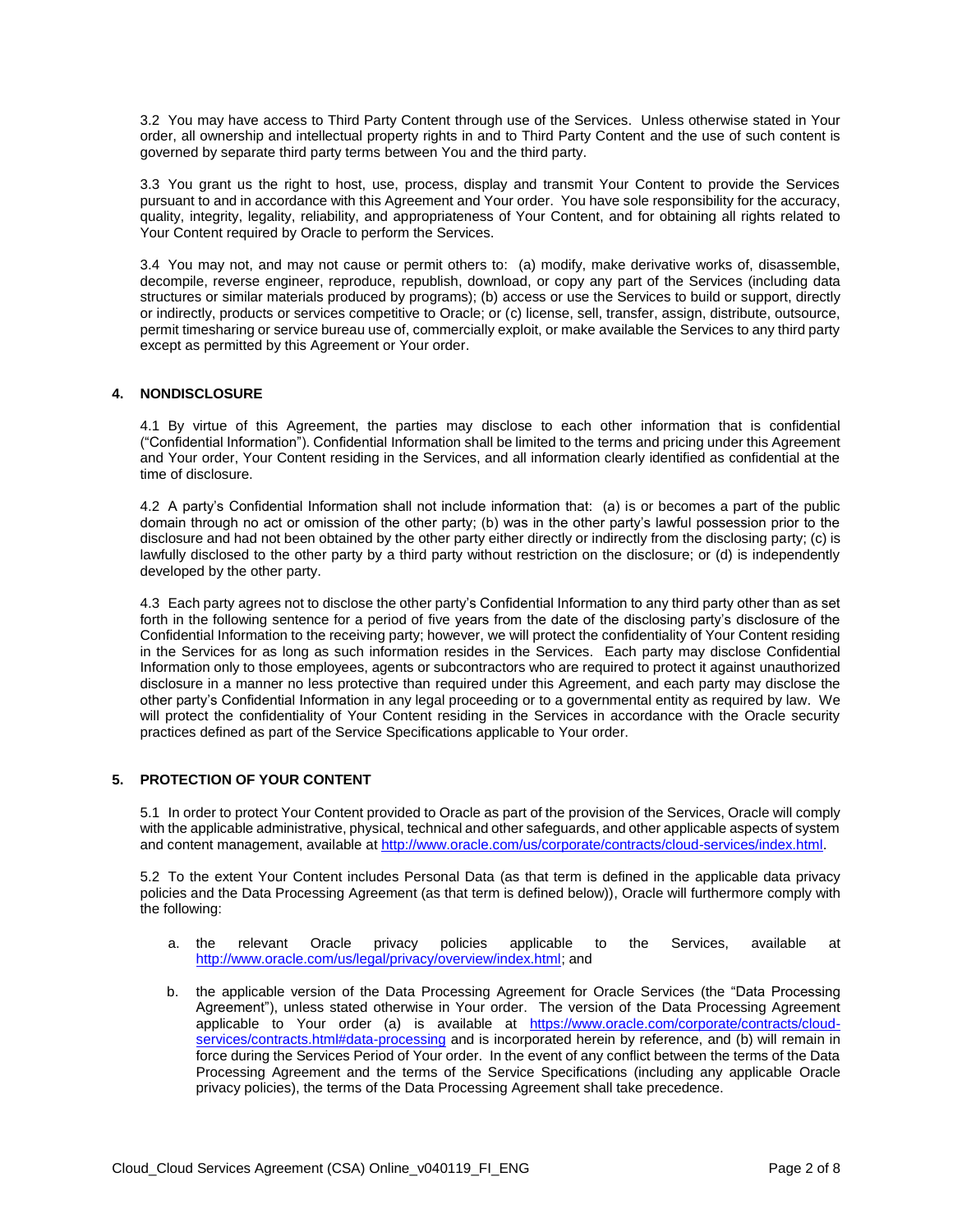5.3 Without prejudice to Sections 5.1 and 5.2 above, You are responsible for (a) any required notices, consents and/or authorizations related to Your provision of, and our processing of, Your Content (including any Personal Data) as part of the Services, (b) any security vulnerabilities, and the consequences of such vulnerabilities, arising from Your Content, including any viruses, Trojan horses, worms or other harmful programming routines contained in Your Content, and (c) any use by You or Your Users of the Services in a manner that is inconsistent with the terms of this Agreement. To the extent You disclose or transmit Your Content to a third party, we are no longer responsible for the security, integrity or confidentiality of such content outside of Oracle's control.

5.4 Unless otherwise specified in Your order (including in the Service Specifications), Your Content may not include any sensitive or special data that imposes specific data security or data protection obligations on Oracle in addition to or different from those specified in the Service Specifications. If available for the Services, You may purchase additional services from us (e.g., Oracle Payment Card Industry Compliance Services) designed to address specific data security or data protection requirements applicable to such sensitive or special data You seek to include in Your Content.

#### **6. WARRANTIES, DISCLAIMERS AND EXCLUSIVE REMEDIES**

6.1 Each party represents that it has validly entered into this Agreement and that it has the power and authority to do so. We warrant that during the Services Period we will perform the Services using commercially reasonable care and skill in all material respects as described in the Service Specifications. If the Services provided to You were not performed as warranted, You must promptly provide us with a written notice that describes the deficiency in the Services (including, as applicable, the service request number notifying us of the deficiency in the Services).

6.2 WE DO NOT WARRANT THAT THE SERVICES WILL BE PERFORMED ERROR-FREE OR UNINTERRUPTED, THAT WE WILL CORRECT ALL SERVICES ERRORS, OR THAT THE SERVICES WILL MEET YOUR REQUIREMENTS OR EXPECTATIONS. WE ARE NOT RESPONSIBLE FOR ANY ISSUES RELATED TO THE PERFORMANCE, OPERATION OR SECURITY OF THE SERVICES THAT ARISE FROM YOUR CONTENT OR THIRD PARTY CONTENT OR SERVICES PROVIDED BY THIRD PARTIES.

6.3 FOR ANY BREACH OF THE SERVICES WARRANTY, YOUR EXCLUSIVE REMEDY AND OUR ENTIRE LIABILITY SHALL BE THE CORRECTION OF THE DEFICIENT SERVICES THAT CAUSED THE BREACH OF WARRANTY, OR, IF WE CANNOT SUBSTANTIALLY CORRECT THE DEFICIENCY IN A COMMERCIALLY REASONABLE MANNER, YOU MAY END THE DEFICIENT SERVICES AND WE WILL REFUND TO YOU THE FEES FOR THE TERMINATED SERVICES THAT YOU PRE-PAID TO US FOR THE PERIOD FOLLOWING THE EFFECTIVE DATE OF TERMINATION.

6.4 TO THE EXTENT NOT PROHIBITED BY LAW, THESE WARRANTIES ARE EXCLUSIVE AND THERE ARE NO OTHER EXPRESS OR IMPLIED WARRANTIES OR CONDITIONS INCLUDING FOR SOFTWARE, HARDWARE, SYSTEMS, NETWORKS OR ENVIRONMENTS OR FOR MERCHANTABILITY, SATISFACTORY QUALITY AND FITNESS FOR A PARTICULAR PURPOSE.

#### **7. LIMITATION OF LIABILITY**

7.1 IN NO EVENT WILL EITHER PARTY OR ITS AFFILIATES BE LIABLE FOR ANY INDIRECT, CONSEQUENTIAL, INCIDENTAL, SPECIAL, PUNITIVE, OR EXEMPLARY DAMAGES, OR ANY LOSS OF REVENUE, PROFITS (EXCLUDING FEES UNDER THIS AGREEMENT), SALES, DATA, DATA USE, GOODWILL, OR REPUTATION.

7.2 IN NO EVENT SHALL THE AGGREGATE LIABILITY OF ORACLE AND OUR AFFILIATES ARISING OUT OF OR RELATED TO THIS AGREEMENT OR YOUR ORDER, WHETHER IN CONTRACT, TORT, OR OTHERWISE, EXCEED THE TOTAL AMOUNTS ACTUALLY PAID UNDER YOUR ORDER FOR THE SERVICES GIVING RISE TO THE LIABILITY DURING THE TWELVE (12) MONTHS IMMEDIATELY PRECEDING THE EVENT GIVING RISE TO SUCH LIABILITY.

#### **8. INDEMNIFICATION**

8.1 If a third party makes a claim against either You or Oracle ("Recipient" which may refer to You or us depending upon which party received the Material), that any information, design, specification, instruction, software, service, data, hardware, or material (collectively, "Material") furnished by either You or us ("Provider" which may refer to You or us depending on which party provided the Material) and used by the Recipient infringes the third party's intellectual property rights, the Provider, at the Provider's sole cost and expense, will defend the Recipient against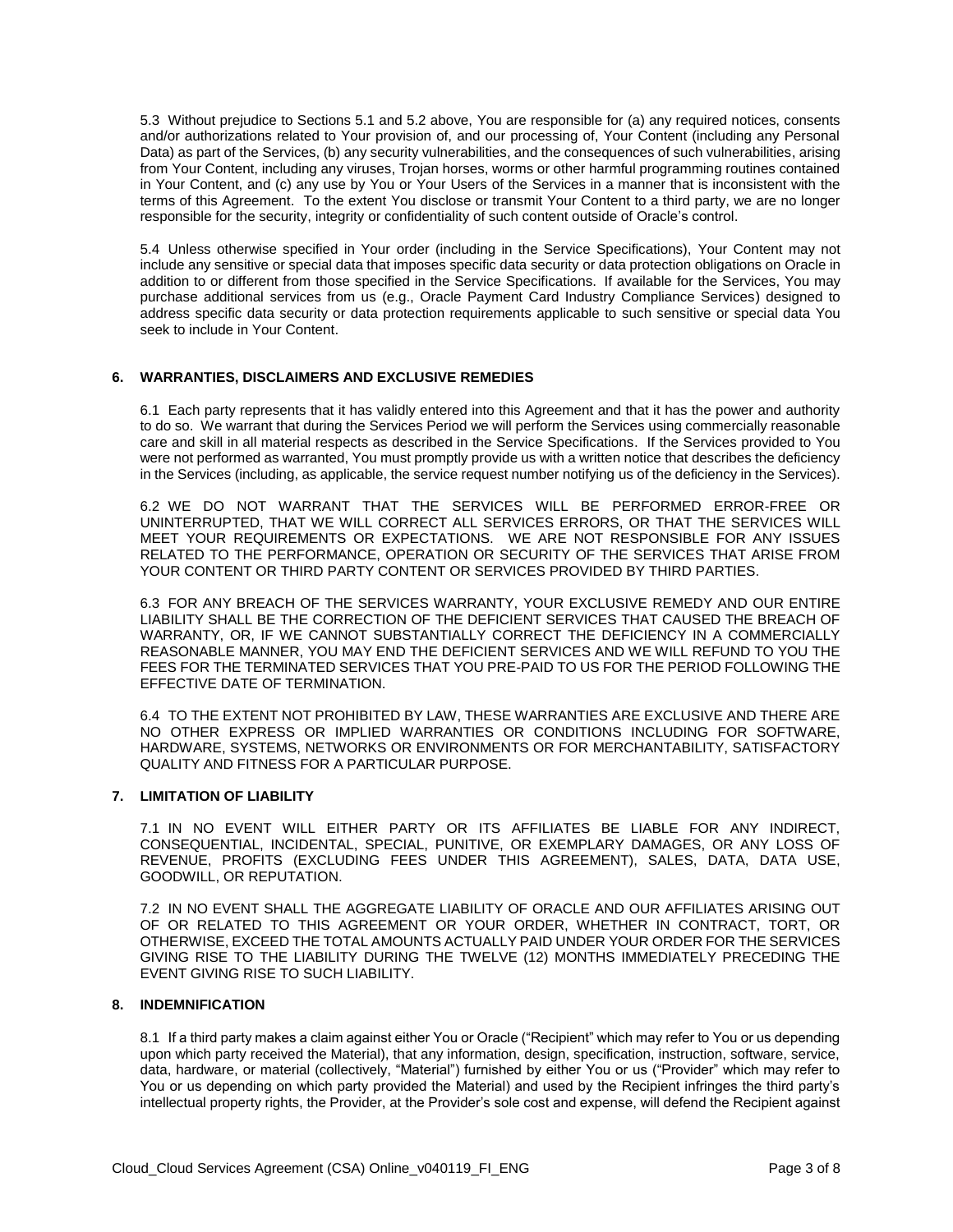the claim and indemnify the Recipient from the damages, liabilities, costs and expenses awarded by the court to the third party claiming infringement or the settlement agreed to by the Provider, if the Recipient does the following:

- a. notifies the Provider promptly in writing, not later than 30 days after the Recipient receives notice of the claim (or sooner if required by applicable law);
- b. gives the Provider sole control of the defense and any settlement negotiations; and
- c. gives the Provider the information, authority and assistance the Provider needs to defend against or settle the claim.

8.2 If the Provider believes or it is determined that any of the Material may have violated a third party's intellectual property rights, the Provider may choose to either modify the Material to be non-infringing (while substantially preserving its utility or functionality) or obtain a license to allow for continued use, or if these alternatives are not commercially reasonable, the Provider may end the license for, and require return of, the applicable Material and refund any unused, prepaid fees the Recipient may have paid to the other party for such Material. If such return materially affects our ability to meet obligations under the relevant order, then we may, upon 30 days prior written notice, terminate the order. If such Material is third party technology and the terms of the third party license do not allow us to terminate the license, then we may, upon 30 days prior written notice, end the Services associated with such Material and refund any unused, prepaid fees for such Services.

8.3 The Provider will not indemnify the Recipient if the Recipient (a) alters the Material or uses it outside the scope of use identified in the Provider's user or program documentation or Service Specifications, or (b) uses a version of the Material which has been superseded, if the infringement claim could have been avoided by using an unaltered current version of the Material which was made available to the Recipient. The Provider will not indemnify the Recipient to the extent that an infringement claim is based upon any Material not furnished by the Provider. We will not indemnify You to the extent that an infringement claim is based on Third Party Content or any Material from a third party portal or other external source that is accessible or made available to You within or by the Services (e.g., a social media post from a third party blog or forum, a third party Web page accessed via a hyperlink, marketing data from third party data providers, etc.).

8.4 This Section 8 provides the parties' exclusive remedy for any infringement claims or damages.

#### **9. TERM AND TERMINATION**

- 9.1 This Agreement is valid for the order which this Agreement accompanies.
- 9.2 Services shall be provided for the Services Period defined in Your order.

9.3 We may suspend Your or Your Users' access to, or use of, the Services if we believe that (a) there is a significant threat to the functionality, security, integrity, or availability of the Services or any content, data, or applications in the Services; (b) You or Your Users are accessing or using the Services to commit an illegal act; or (c) there is a violation of the Acceptable Use Policy. When reasonably practicable and lawfully permitted, we will provide You with advance notice of any such suspension. We will use reasonable efforts to re-establish the Services promptly after we determine that the issue causing the suspension has been resolved. During any suspension period, we will make Your Content (as it existed on the suspension date) available to You. Any suspension under this Section shall not excuse You from Your obligation to make payments under this Agreement.

9.4 If either of us breaches a material term of this Agreement or any order and fails to correct the breach within 30 days of written specification of the breach, then the breaching party is in default and the non-breaching party may terminate (a) in the case of breach of any order, the order under which the breach occurred; or (b) in the case of breach of the Agreement, the Agreement and any orders that have been placed under the Agreement. If we terminate any orders as specified in the preceding sentence, You must pay within 30 days all amounts that have accrued prior to such termination, as well as all sums remaining unpaid for the Services under such order(s) plus related taxes and expenses. Except for nonpayment of fees, the nonbreaching party may agree in its sole discretion to extend the 30 day period for so long as the breaching party continues reasonable efforts to cure the breach. You agree that if You are in default under this Agreement, You may not use those Services ordered.

9.5 At the end of the Services Period, we will make Your Content (as it existed at the end of the Services Period) available for retrieval by You during a retrieval period set out in the Service Specifications. At the end of such retrieval period, and except as may be required by law, we will delete or otherwise render unrecoverable any of Your Content that remains in the Services. Our data deletion practices are described in more detail in the Service Specifications.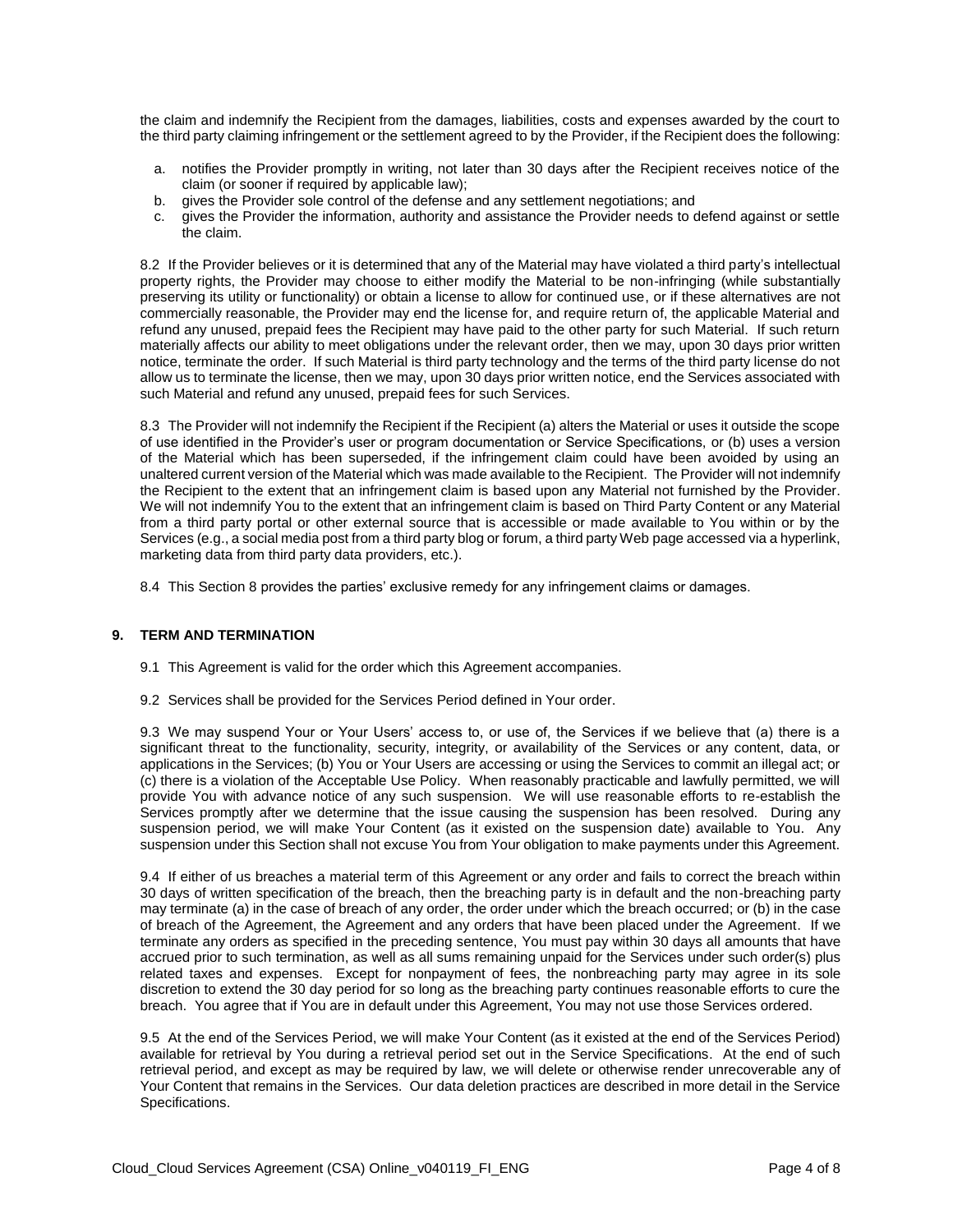9.6 Provisions that survive termination or expiration of this Agreement are those relating to limitation of liability, indemnification, payment and others which by their nature are intended to survive.

#### **10. THIRD-PARTY CONTENT, SERVICES AND WEBSITES**

10.1 The Services may enable You to link to, transfer Your Content or Third Party Content to, or otherwise access, third parties' websites, platforms, content, products, services, and information ("Third Party Services"). Oracle does not control and is not responsible for Third Party Services. You are solely responsible for complying with the terms of access and use of Third Party Services, and if Oracle accesses or uses any Third Party Services on Your behalf to facilitate performance of the Services, You are solely responsible for ensuring that such access and use, including through passwords, credentials or tokens issued or otherwise made available to You, is authorized by the terms of access and use for such services. If You transfer or cause the transfer of Your Content or Third Party Content from the Services to a Third Party Service or other location, that transfer constitutes a distribution by You and not by Oracle.

10.2 Any Third Party Content we make accessible is provided on an "as-is" and "as available" basis without any warranty of any kind. You acknowledge and agree that we are not responsible for, and have no obligation to control, monitor, or correct, Third Party Content. We disclaim all liabilities arising from or related to Third Party Content.

10.3 You acknowledge that: (i) the nature, type, quality and availability of Third Party Content may change at any time during the Services Period, and (ii) features of the Services that interoperate with Third Party Services such as Facebook™, YouTube™ and Twitter™, etc., depend on the continuing availability of such third parties' respective application programming interfaces (APIs). We may need to update, change or modify the Services under this Agreement as a result of a change in, or unavailability of, such Third Party Content, Third Party Services or APIs. If any third party ceases to make its Third Party Content or APIs available on reasonable terms for the Services, as determined by us in our sole discretion, we may cease providing access to the affected Third Party Content or Third Party Services without any liability to You. Any changes to Third Party Content, Third Party Services or APIs, including their unavailability, during the Services Period does not affect Your obligations under this Agreement or the applicable order, and You will not be entitled to any refund, credit or other compensation due to any such changes.

# **11. SERVICE MONITORING, ANALYSES AND ORACLE SOFTWARE**

11.1 We continuously monitor the Services to facilitate Oracle's operation of the Services; to help resolve Your service requests; to detect and address threats to the functionality, security, integrity, and availability of the Services as well as any content, data, or applications in the Services; and to detect and address illegal acts or violations of the Acceptable Use Policy. Oracle monitoring tools do not collect or store any of Your Content residing in the Services, except as needed for such purposes. Oracle does not monitor, and does not address issues with, non-Oracle software provided by You or any of Your Users that is stored in, or run on or through, the Services. Information collected by Oracle monitoring tools (excluding Your Content) may also be used to assist in managing Oracle's product and service portfolio, to help Oracle address deficiencies in its product and service offerings, and for license management purposes.

11.2 We may (i) compile statistical and other information related to the performance, operation and use of the Services, and (ii) use data from the Services in aggregated form for security and operations management, to create statistical analyses, and for research and development purposes (clauses i and ii are collectively referred to as "Service Analyses"). We may make Service Analyses publicly available; however, Service Analyses will not incorporate Your Content, Personal Data or Confidential Information in a form that could serve to identify You or any individual. We retain all intellectual property rights in Service Analyses.

11.3 We may provide You with the ability to obtain certain Oracle Software (as defined below) for use with the Services. If we provide Oracle Software to You and do not specify separate terms for such software, then such Oracle Software is provided as part of the Services and You have the non-exclusive, worldwide, limited right to use such Oracle Software, subject to the terms of this Agreement and Your order (except for separately licensed elements of the Oracle Software, which separately licensed elements are governed by the applicable separate terms), solely to facilitate Your use of the Services. You may allow Your Users to use the Oracle Software for this purpose, and You are responsible for their compliance with the license terms. Your right to use any Oracle Software will terminate upon the earlier of our notice (by web posting or otherwise) or the end of the Services associated with the Oracle Software. Notwithstanding the foregoing, if Oracle Software is licensed to You under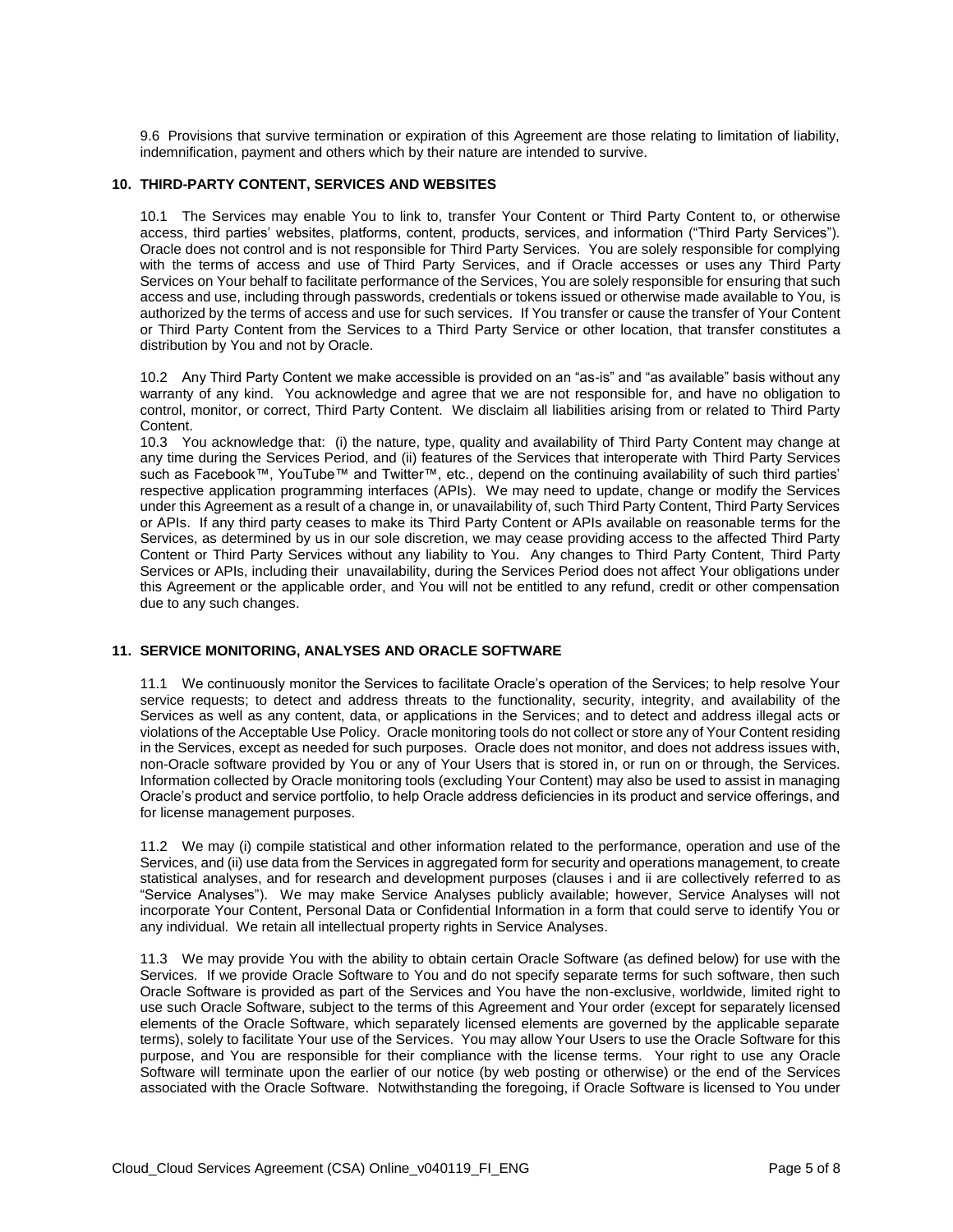separate terms, then Your use of such software is governed by the separate terms. Your right to use any part of the Oracle Software that is licensed under the separate terms is not restricted in any way by this Agreement.

#### **12. EXPORT**

12.1 Export laws and regulations of the United States and any other relevant local export laws and regulations apply to the Services. Such export laws govern use of the Services (including technical data) and any Services deliverables provided under this Agreement, and You and we each agree to comply with all such export laws and regulations (including "deemed export" and "deemed re-export" regulations). You agree that no data, information, software programs and/or materials resulting from the Services (or direct product thereof) will be exported, directly or indirectly, in violation of these laws, or will be used for any purpose prohibited by these laws including, without limitation, nuclear, chemical, or biological weapons proliferation, or development of missile technology.

12.2 You acknowledge that the Services are designed with capabilities for You and Your Users to access the Services without regard to geographic location and to transfer or otherwise move Your Content between the Services and other locations such as User workstations. You are solely responsible for the authorization and management of User accounts across geographic locations, as well as export control and geographic transfer of Your Content.

#### **13. FORCE MAJEURE**

Neither You nor we shall be responsible for failure or delay of performance if caused by: an act of war, hostility, or sabotage; act of God; pandemic; electrical, internet, or telecommunication outage that is not caused by the obligated party; government restrictions (including the denial or cancelation of any export, import or other license); or other event outside the reasonable control of the obligated party. Both You and we will use reasonable efforts to mitigate the effect of a force majeure event. If such event continues for more than 30 days, either of You or we may cancel unperformed Services and affected orders upon written notice. This Section does not excuse either party's obligation to take reasonable steps to follow its normal disaster recovery procedures or Your obligation to pay for the Services.

# **14. GOVERNING LAW AND JURISDICTION**

This Agreement is governed by the laws of Finland and each party agrees to submit to the exclusive jurisdiction of, and venue in, the courts in Espoo, Finland in any dispute arising out of or relating to this Agreement.

#### **15. NOTICE**

15.1 Any notice required under this Agreement shall be provided to the other party in writing. If You have a legal dispute with us or if You wish to provide a notice under the Indemnification Section of this Agreement, or if You become subject to insolvency or other similar legal proceedings, You will promptly send written notice to: Oracle Finland Oy, Gräsantörmä 2, PL 47, FI02201 Espoo, Finland, Attention: Legal Department.

15.2 We may give notices applicable to our Services customers by means of a general notice on the Oracle portal for the Services, and notices specific to You by electronic mail to Your e-mail address on record in our account information or by written communication sent by first class mail or pre-paid post to Your address on record in our account information.

#### **16. ASSIGNMENT**

You may not assign this Agreement or give or transfer the Services, or any interest in the Services, to another individual or entity.

#### **17. OTHER**

17.1 We are an independent contractor, and each party agrees that no partnership, joint venture, or agency relationship exists between the parties.

17.2 Our business partners and other third parties, including any third parties with which the Services have integrations or that are retained by You to provide consulting services, implementation services or applications that interact with the Services, are independent of Oracle and are not Oracle's agents. We are not liable for, bound by, or responsible for any problems with the Services or Your Content arising due to any acts of any such business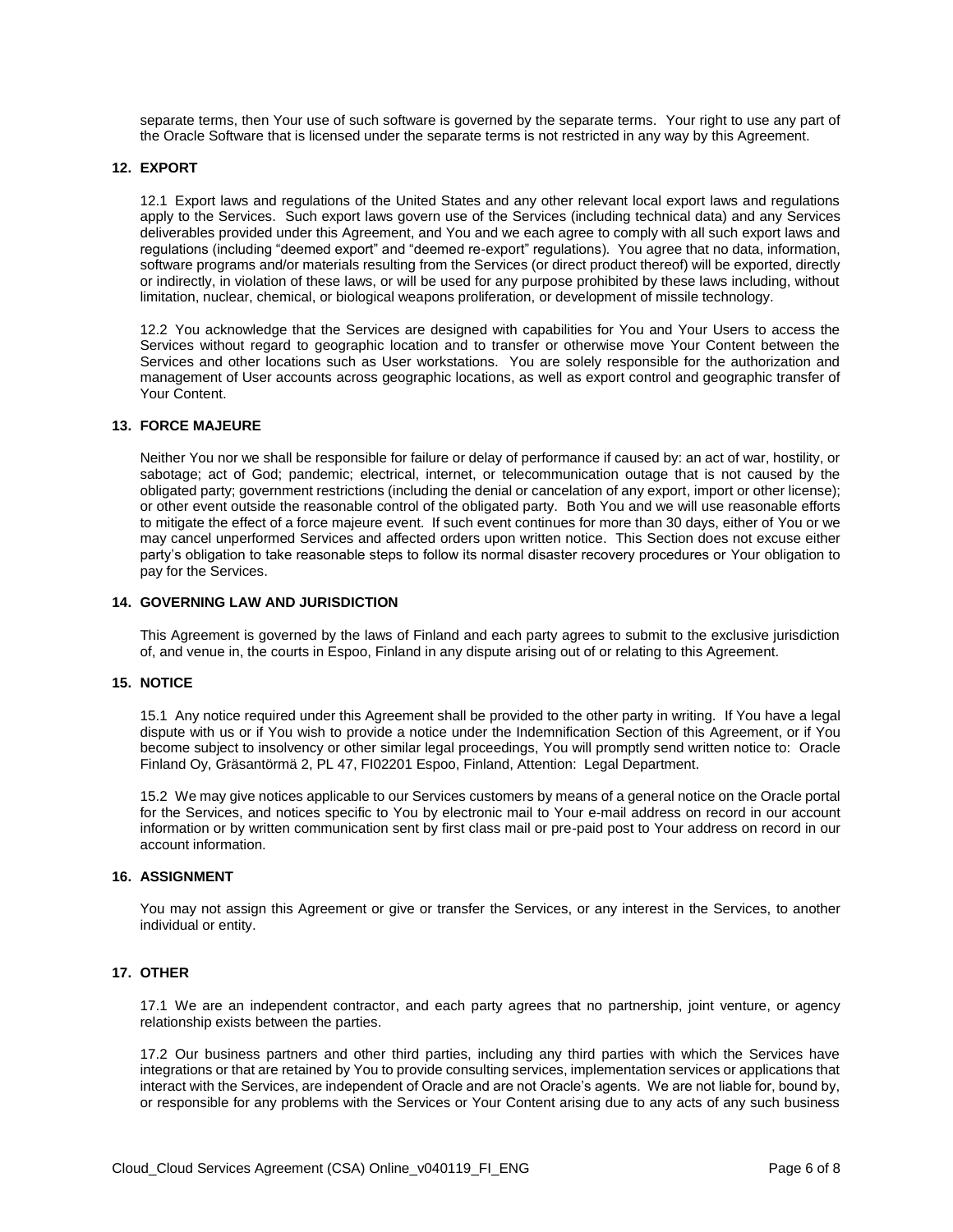partner or third party, unless the business partner or third party is providing Services as our subcontractor on an engagement ordered under this Agreement and, if so, then only to the same extent as we would be responsible for our resources under this Agreement.

17.3 If any term of this Agreement is found to be invalid or unenforceable, the remaining provisions will remain effective and such term shall be replaced with another term consistent with the purpose and intent of this Agreement.

17.4 Except for actions for nonpayment or breach of Oracle's proprietary rights, no action, regardless of form, arising out of or relating to this Agreement may be brought by either party more than two years after the cause of action has accrued.

17.5 Prior to entering into an order governed by this Agreement, You are solely responsible for determining whether the Services meet Your technical, business or regulatory requirements. Oracle will cooperate with Your efforts to determine whether use of the standard Services are consistent with those requirements. Additional fees may apply to any additional work performed by Oracle or changes to the Services. You remain solely responsible for Your regulatory compliance in connection with Your use of the Services.

17.6 Upon forty-five (45) days written notice and no more than once every twelve (12) months, Oracle may audit Your use of the Cloud Services to ensure Your use of the Cloud Services is in compliance with the terms of the applicable order and this Agreement. Any such audit shall not unreasonably interfere with Your normal business operations.

You agree to cooperate with Oracle's audit and to provide reasonable assistance and access to information reasonably requested by Oracle.

The performance of the audit and non-public data obtained during the audit (including findings or reports that result from the audit) shall be subject to the provisions of section 4 (Nondisclosure) of this Agreement.

If the audit identifies non-compliance, You agree to remedy (which may include, without limitation, the payment of any fees for additional Cloud Services) such non-compliance within 30 days of written notification of that noncompliance. You agree that Oracle shall not be responsible for any of Your costs incurred in cooperating with the audit.

# **18. ENTIRE AGREEMENT**

18.1 You agree that this Agreement and the information which is incorporated into this Agreement by written reference (including reference to information contained in a URL or referenced policy), together with the applicable order, is the complete agreement for the Services ordered by You and supersedes all prior or contemporaneous agreements or representations, written or oral, regarding such Services.

18.2 It is expressly agreed that the terms of this Agreement and any Oracle order shall supersede the terms in any purchase order, procurement internet portal, or other similar non-Oracle document and no terms included in any such purchase order, portal, or other non-Oracle document shall apply to the Services ordered. In the event of any inconsistencies between the terms of an order and the Agreement, the order shall take precedence; however, unless expressly stated otherwise in an order, the terms of the Data Processing Agreement shall take precedence over any inconsistent terms in an order. This Agreement and orders hereunder may not be modified and the rights and restrictions may not be altered or waived except in a writing signed or accepted online by authorized representatives of You and of Oracle; however, Oracle may update the Service Specifications, including by posting updated documents on Oracle's websites. No third party beneficiary relationships are created by this Agreement.

# **19. AGREEMENT DEFINITIONS**

19.1 **"Oracle Software"** means any software agent, application or tool that Oracle makes available to You for download specifically for purposes of facilitating Your access to, operation of, and/or use with, the Services.

19.2 **"Program Documentation"** refers to the user manuals, help windows, readme files for the Services and any Oracle Software. You may access the documentation online a[t http://oracle.com/contracts](http://oracle.com/contracts) or such other address specified by Oracle.

19.3 **"Service Specifications"** means the following documents, as applicable to the Services under Your order: